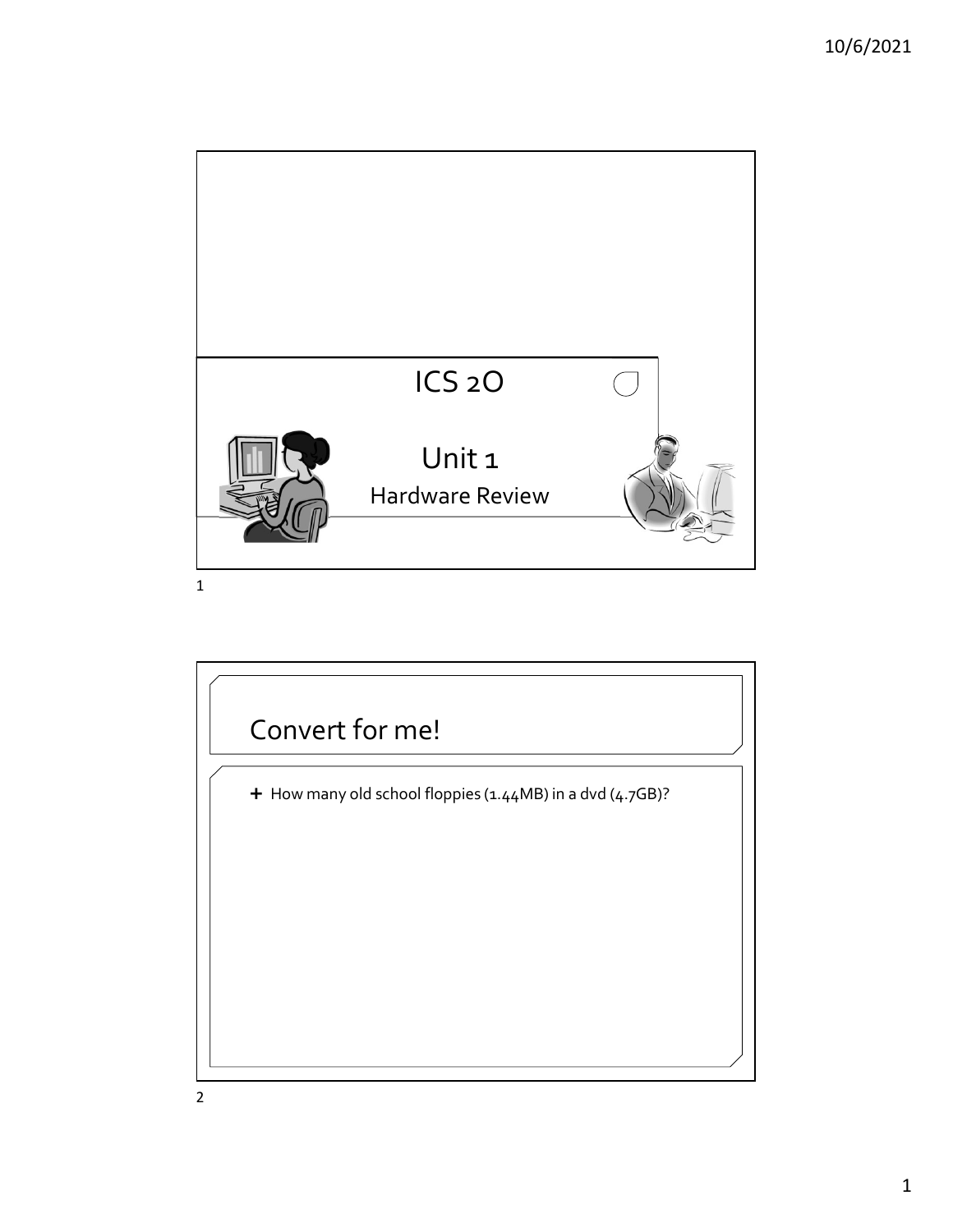

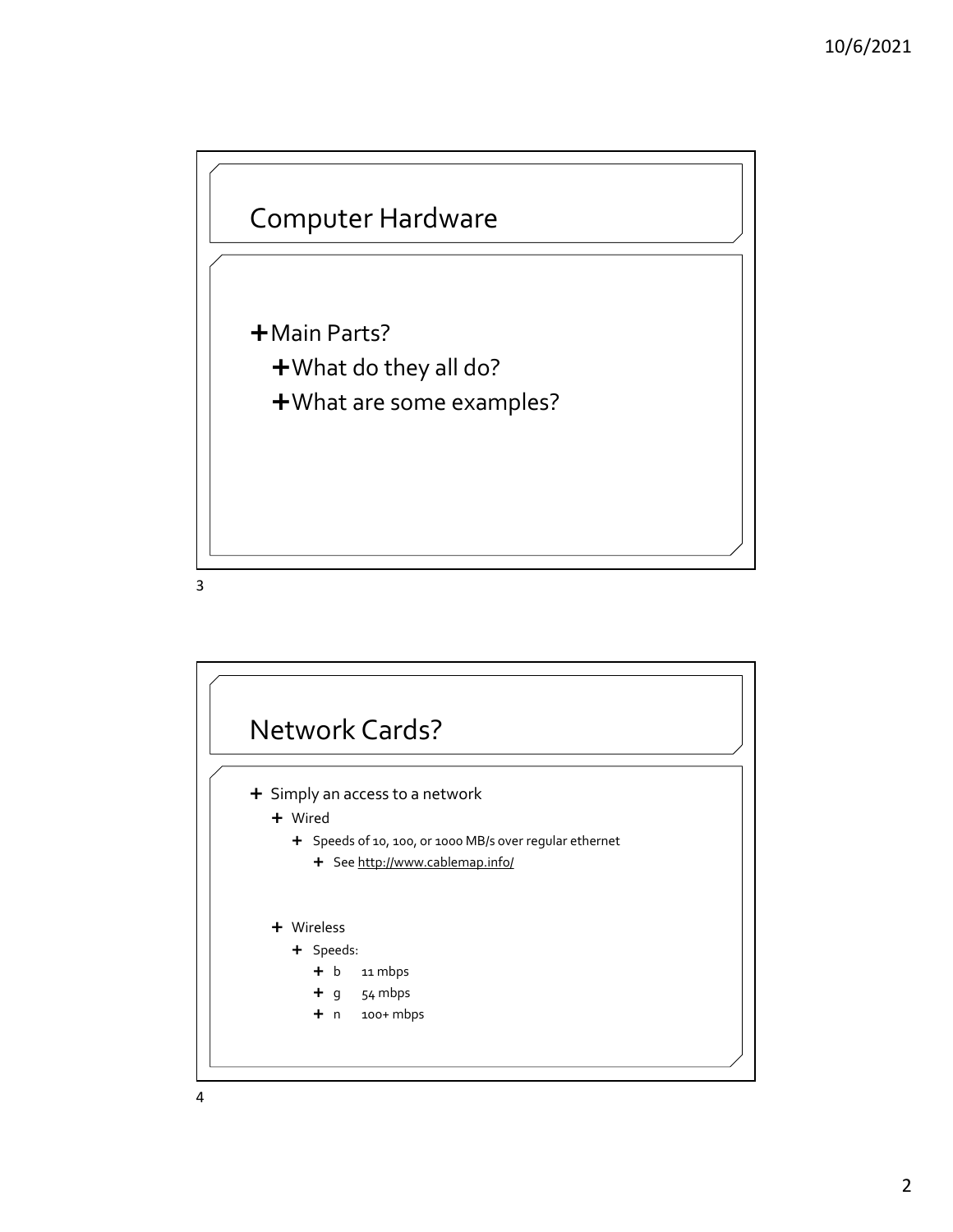



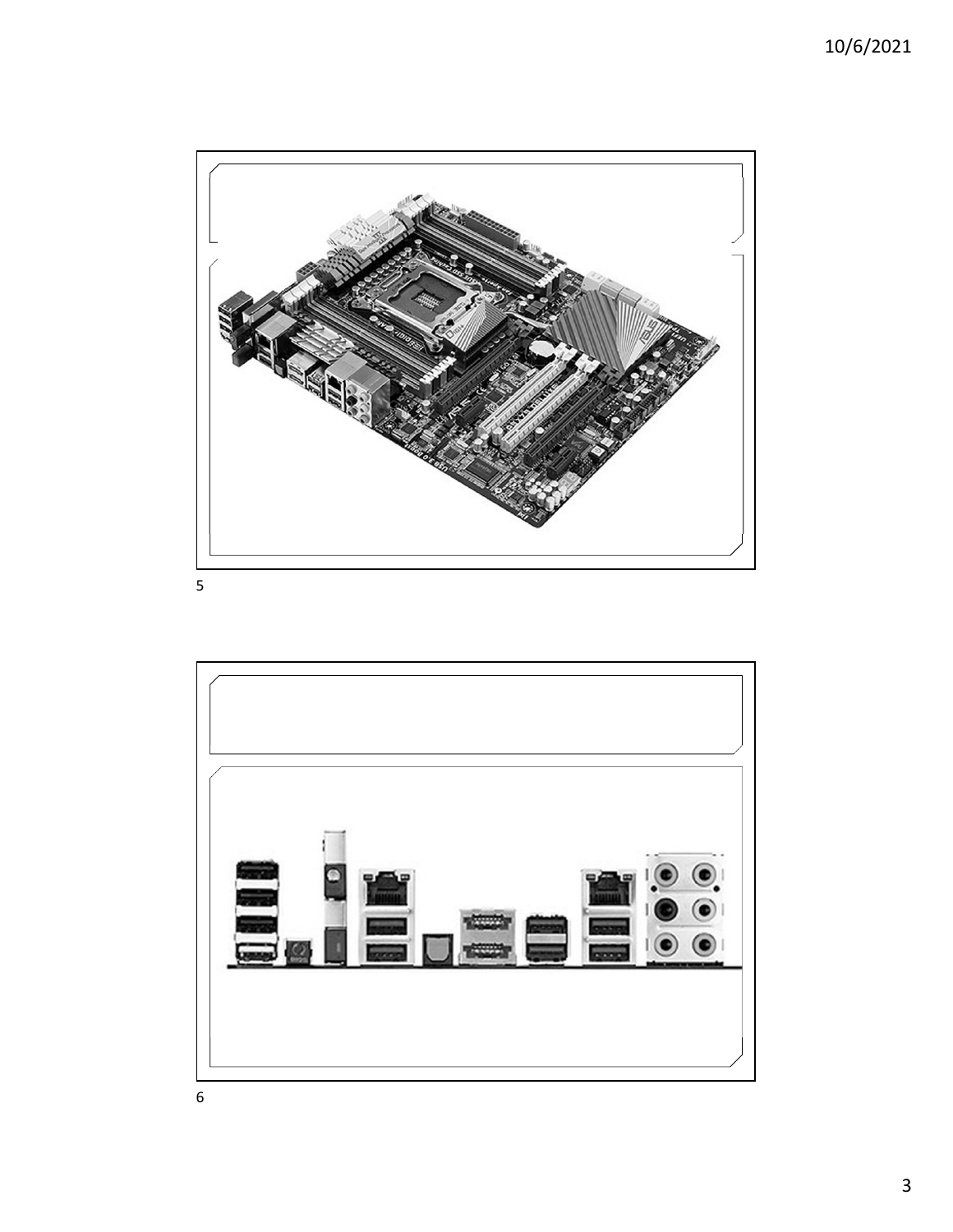

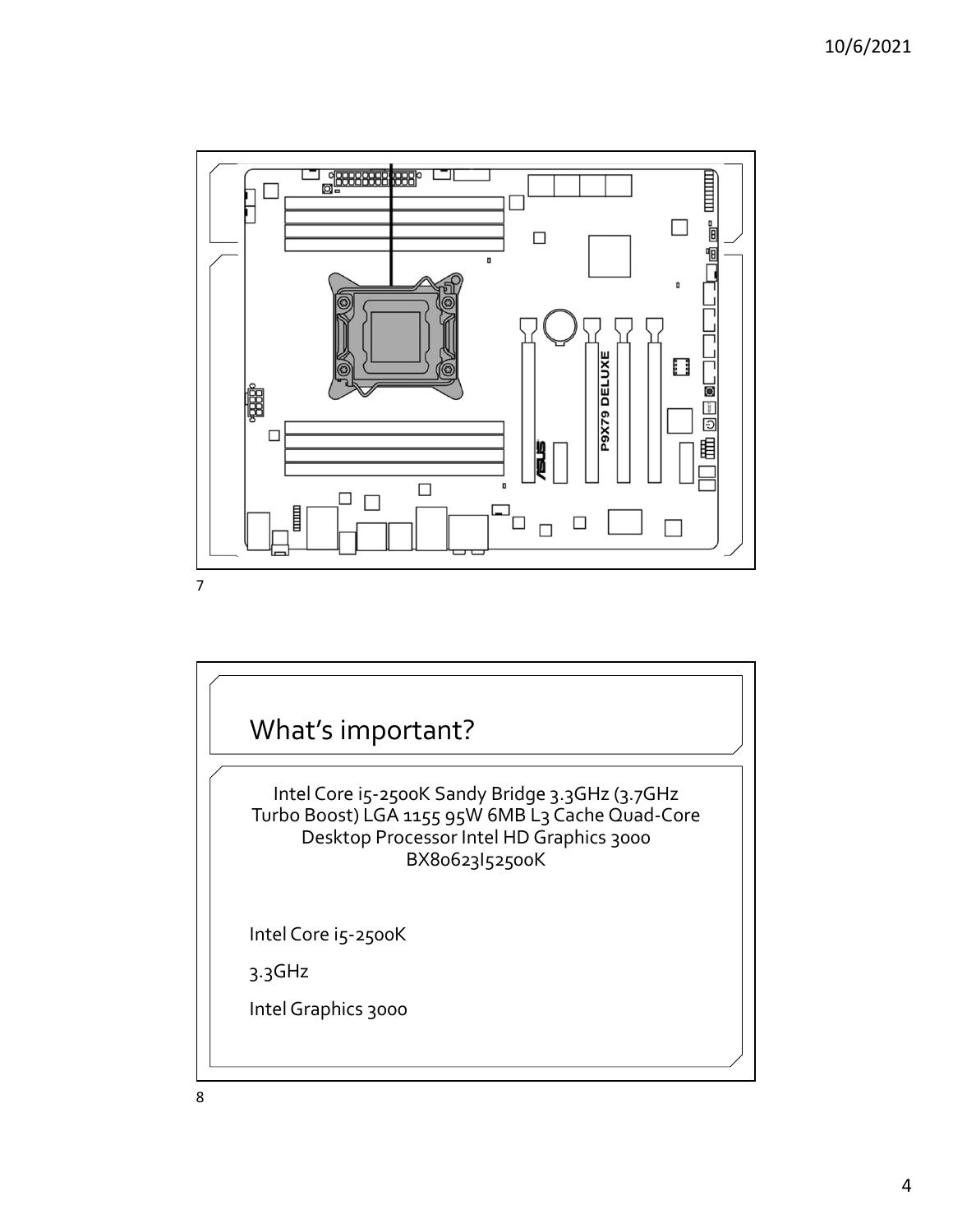## What's important?

EVGA 02G-P4-2680-KR GeForce GTX 680 2GB 256-bit GDDR5 PCI Express 3.0 x16 HDCP Ready SLI Support Video Card

EVGA

GeForce GTX 680

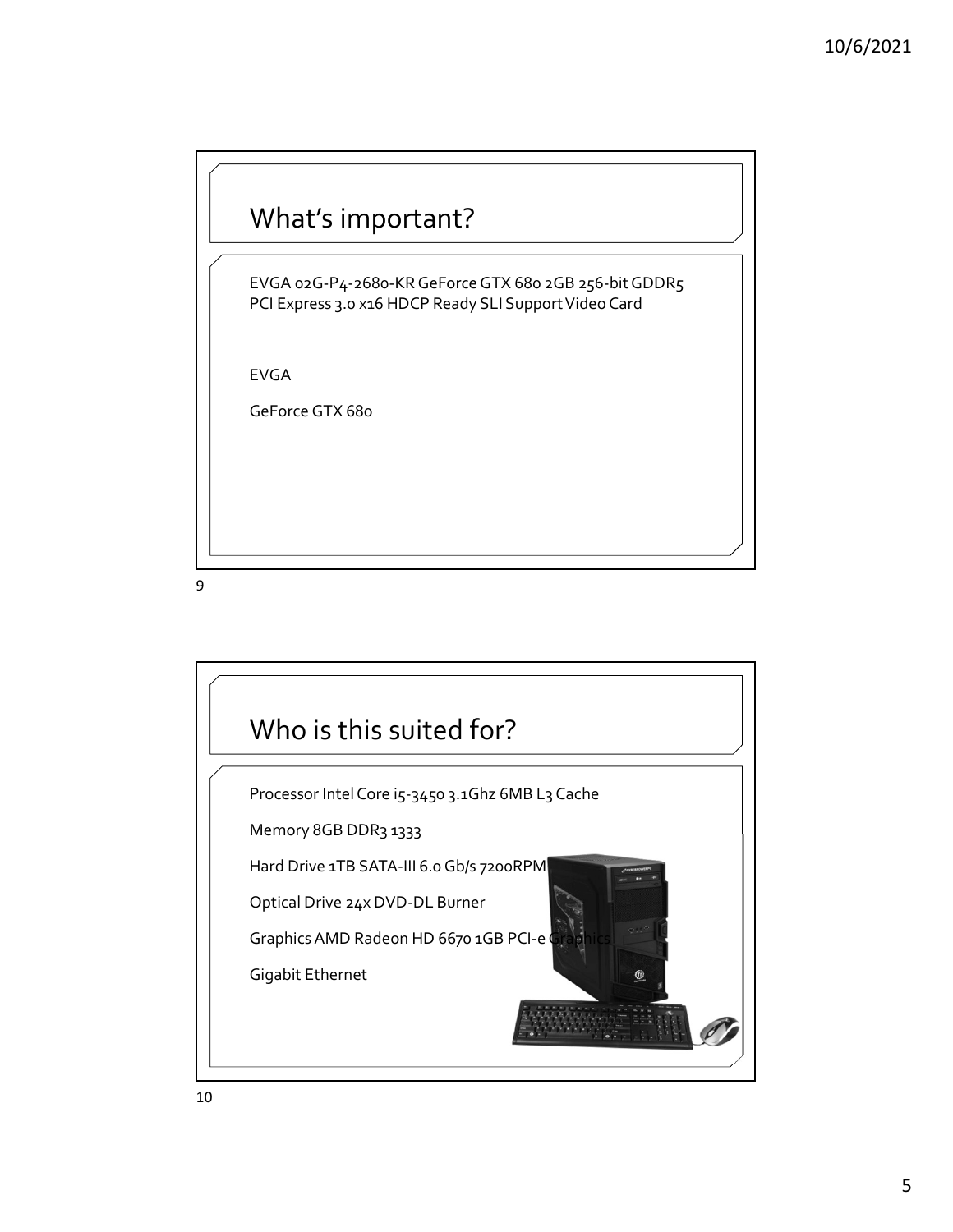

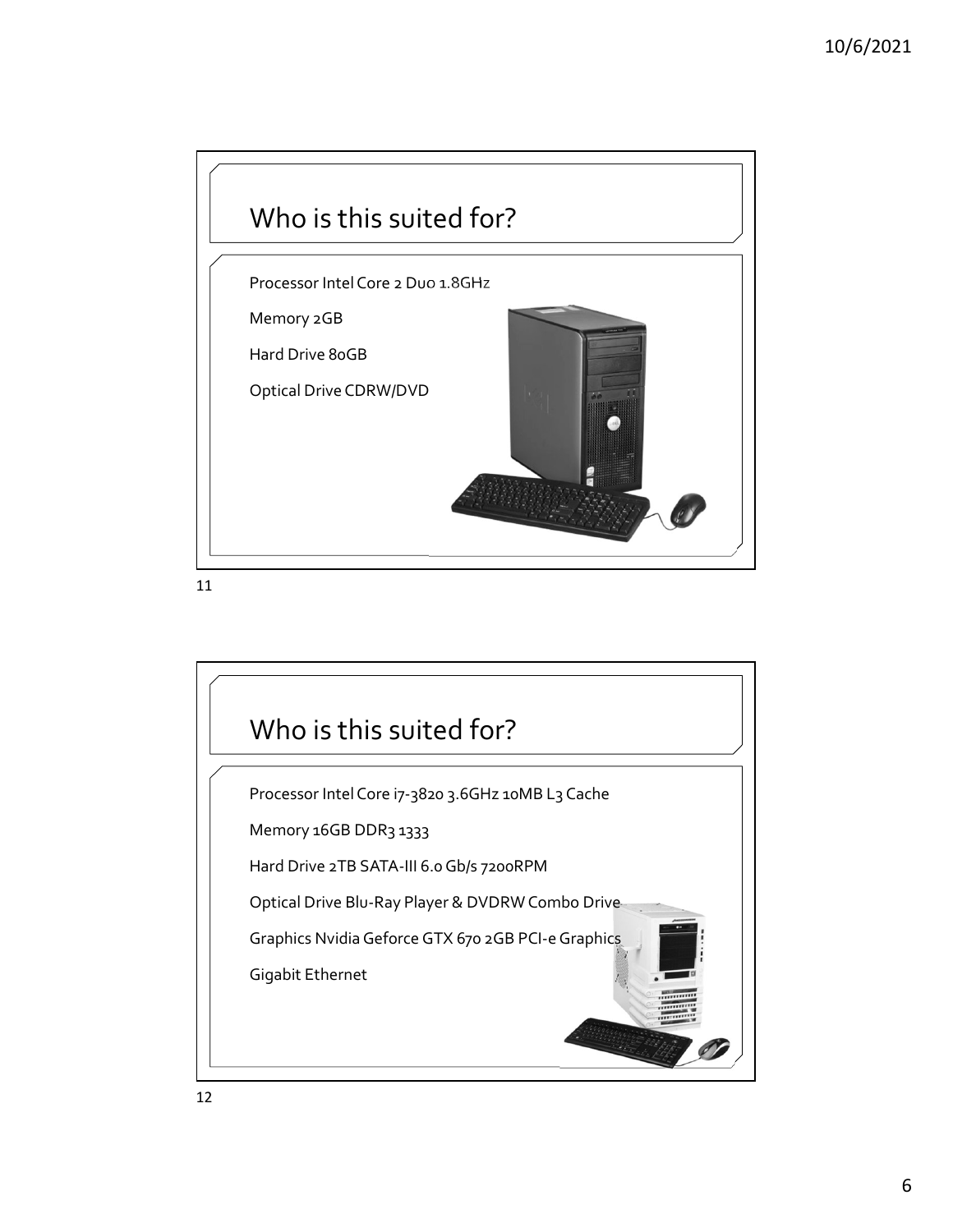

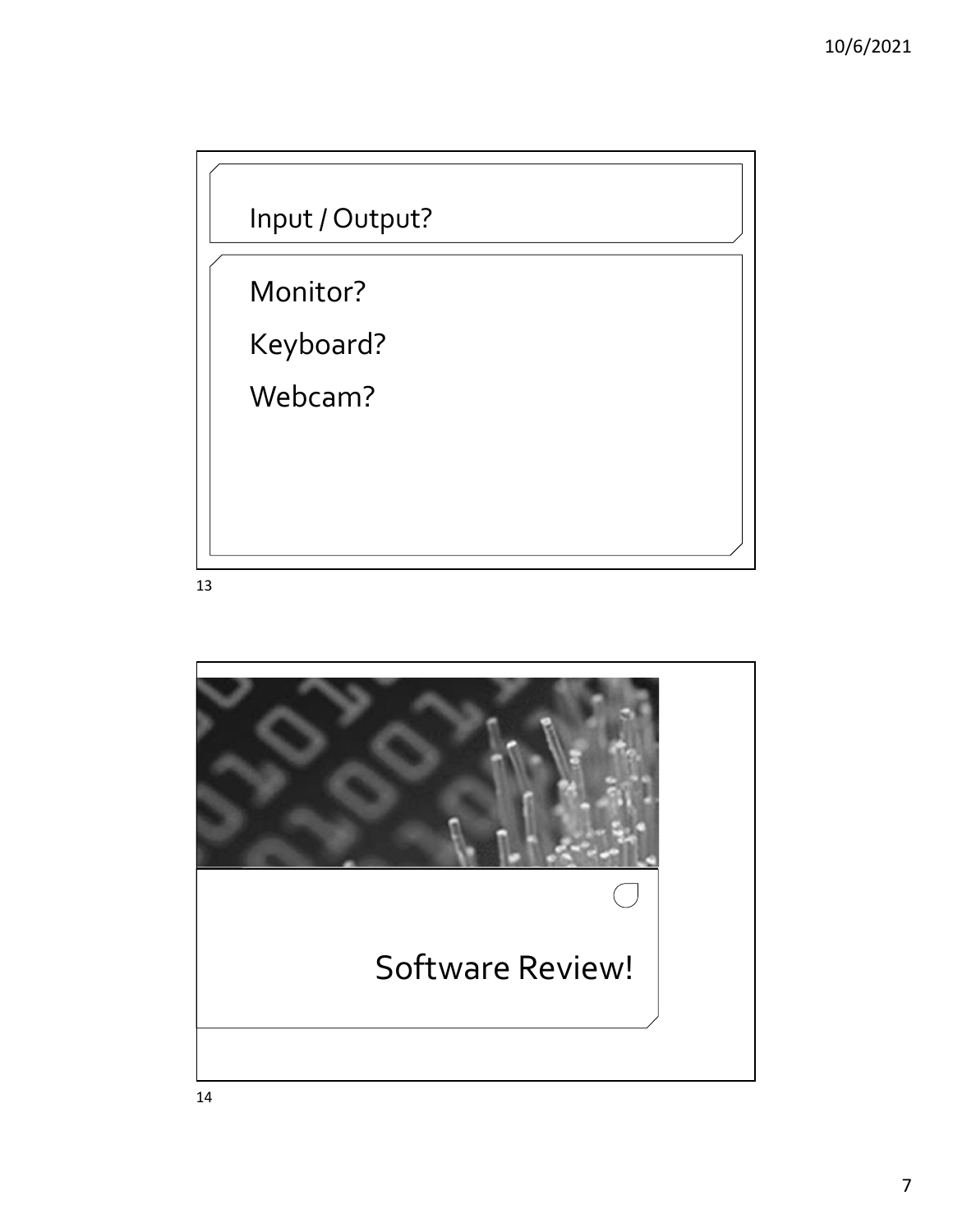## Software Topics

- What are the different kinds of Operating Systems?
	- + Single-User Single-task, etc
- $+$  List 5 different operating systems (no more than two from any one company)
- When did the internet officially take off? Why was this the "official" time?

15